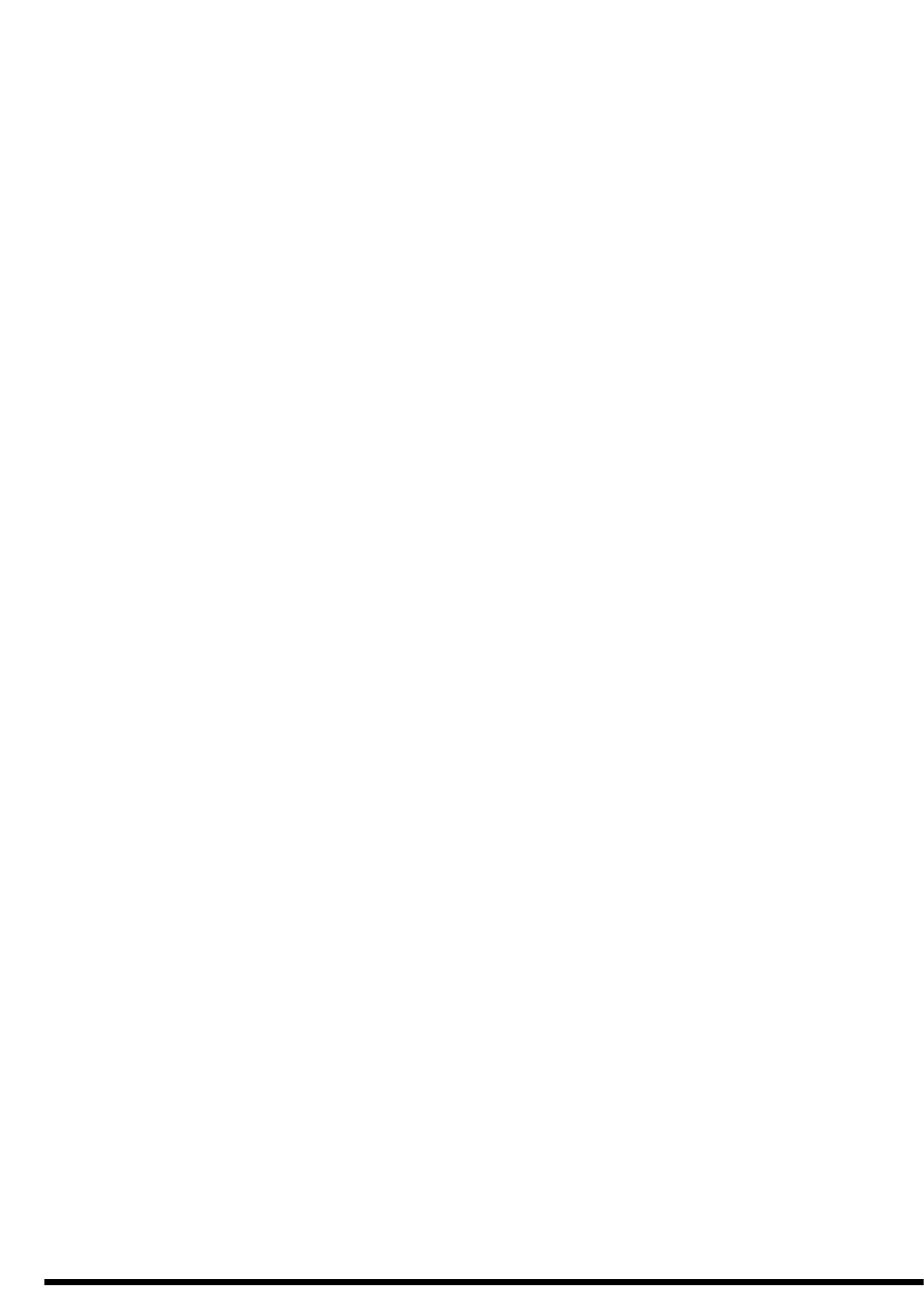*My journey to the make up world begun many years ago.*

*When I was younger I used to see my mum and my aunties doing their make up. My mum was the master of lipstick, she used to draw her lips without a mirror in front of her. My aunties were masters at winged eyeliner. My mum used to collect fashion magazines and I used to cut the models on them and mix clothes*  and looks creating the best outfit ever.  $\blacksquare$ 

For me make up is a sort of super power that empowers you to be whatever you want. You can be everyday a different version of yourself.

Make up is art, the art to make people beautiful, is with no doubt the best part of the job.

I don't know when I started thinking about me as a make up artist, but it's me is who I am.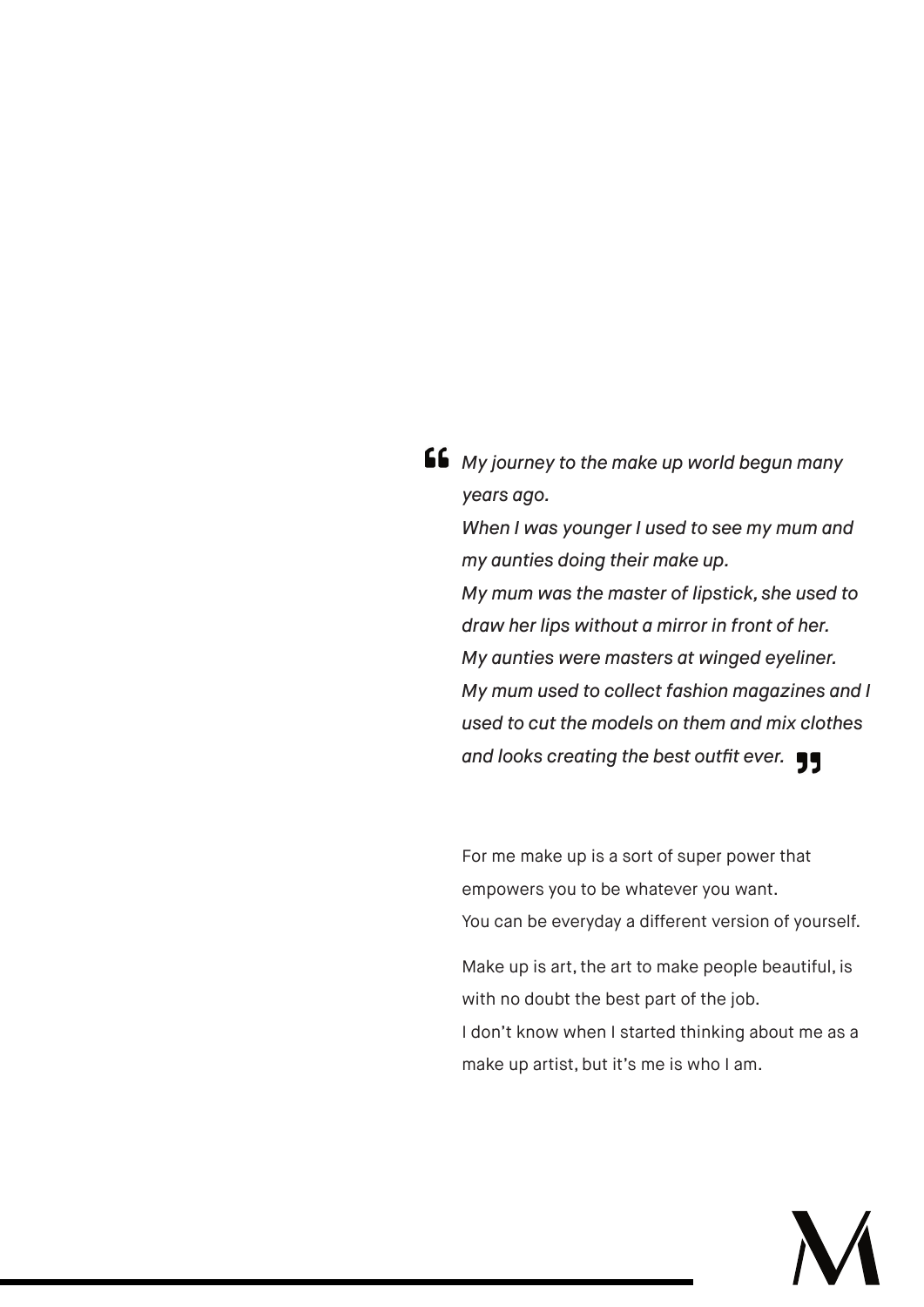# **VALENTINA MARESCALCO**

14/04/1984

**BIRTH**

MAKEUP ARTIST

#### **www.valentinamarescalco.com**

## **+39 329 711 8415**

valentina.marescalco84@gmail.com

**SOCIAL**

instagram/ valentinamarescalco\_mua facebook/ valemaremakeupartist

### **STUDIES**

| Alex Box Roshar masterclass<br>- Erica Carr Classes, Roma (Italia)                                               |
|------------------------------------------------------------------------------------------------------------------|
| Hair Master Pro<br>- Pro Lab Academy, Milano (Italia)                                                            |
| Corsi di trucco aerografo<br>- Daniele Pacini the airbrush make up guru                                          |
| Workshop Bridal Letizia Maestri<br>- Make Up Studio                                                              |
| Upgrade Eyeliner, Lips, Smokey eyes<br>- Ro&Ro scuola di trucco, Roma (Italia)                                   |
| Red Carpet Glamour Masterclass<br>- Shoreditch School of Make-Up, Londra (Regno Unito)                           |
| Worshop for Asian/Chinese faces<br>- Shoreditch School of Make-Up, Londra (Regno Unito)                          |
| Workshop Ciglia e sopracciglia<br>- Ro&Ro scuola di trucco, Roma (Italia)                                        |
| Masterclass Mac sulle icone beauty<br>- senior make up artist di Mac Cosmetics Uk<br>Terry Barber, Roma (Italia) |
|                                                                                                                  |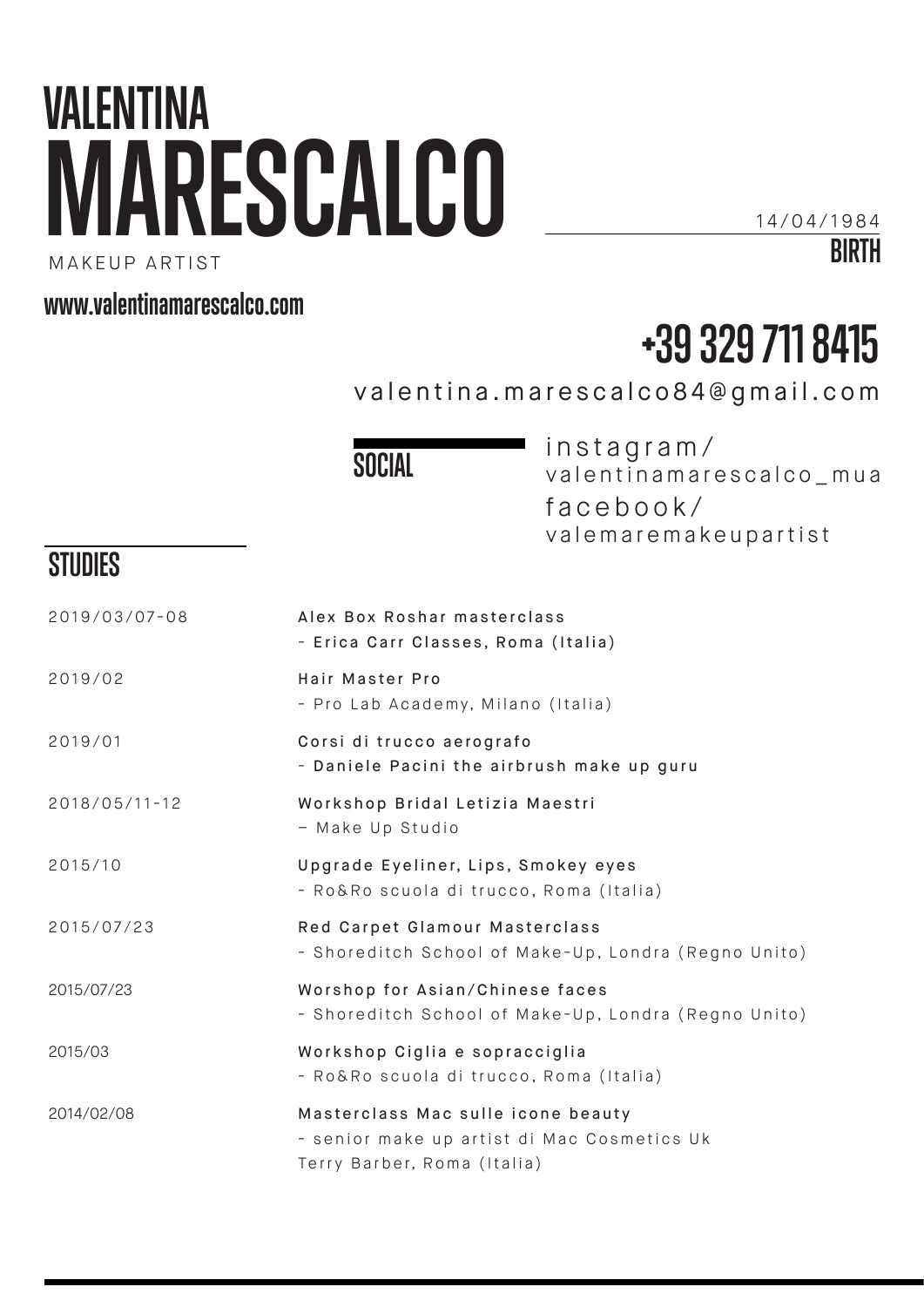#### 2012/04/14 – 2012/05/13 Diploma da make up artist classificazione The make up a r tist school (Italia) Professione Make Up Artist:

- Strumenti del mestiere - Tipi di pelle - Cromatologia - Effetti coloristici e luministici - Morfologia - Correttivo - Base - Trucco giorno/sera - Pelli mature – Eventi – Sposa - Trucco fotografico/ televisivo - Fashion

#### **EXPERIENCE**

| MAC Make Up Artist<br>- Estee Lauder                                                                                           |
|--------------------------------------------------------------------------------------------------------------------------------|
| Make Up Artist spettacolo teatrale "Il principe abusivo"<br>- di Alessandro Siani                                              |
| Make Up Master<br>- PaolaP Academy                                                                                             |
| Make Up Artist per ADV e Lookbook 2015/2016<br>- brand Teleria Zed, Pescara (Italia)                                           |
| Make up Artist per spot pubblicitario<br>- Jean Coutu, Firenze (Italia)                                                        |
| Make up Artist per ADV e Lookbook A/I 2015/2016<br>- brand XConcept, Firenze (Italia)                                          |
| Make Up Artist per la collezione della fashion designer Linda<br><b>Blisset</b><br>- Londra (Regno Unito)                      |
| Make Up Artist per il magazine Plus MagazineLondra<br>- Londra (Regno Unito)                                                   |
| Make up Artist/Beauty consultant per Cosmoprof 2015<br>- PaolaP, Bologna (Italia)                                              |
| Make up Artist/Beauty consultant per Aestetica 2015<br>- PaolaP, Napoli (Italia)                                               |
| Make up Artist/Beauty consultant durante Esthetiworld 2015<br>- PaolaP, Milano (Italia)                                        |
| Make Up Artist per ADV PaolaP Make up Beauty Ingross<br>- Firenze (Italia)                                                     |
| Make up artist durante il fashion show dello stilista coreano<br>Lie Sang Bong<br>- The Make up artist school, Milano (Italia) |
| Make up artist per Fashon Show "I'm Isola Marras" di Antonio<br>Marras<br>- Service the Muas, Milano (Italia)                  |
|                                                                                                                                |

 $\mathcal{L}$